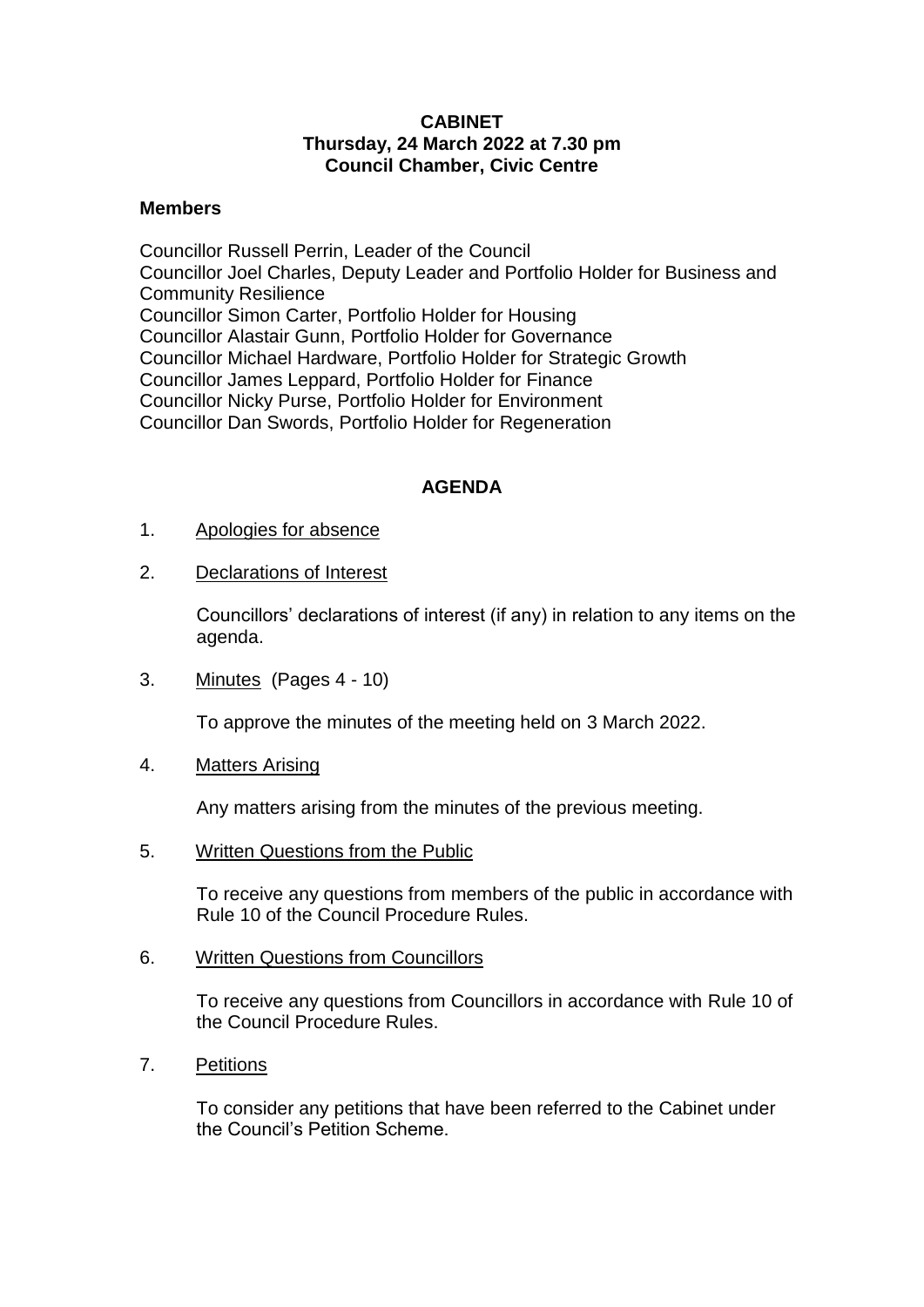8. Forward Plan (Pages 11 - 19)

To note the Forward Plan, which lists all upcoming Cabinet decisions and provides notice of key decisions and those expected to be taken in private session.

9. Adoption of Town Centre Masterplan (Pages 20 - 68)

Appendix A to this report has been published as a supplementary agenda.

- 10. New Housebuilding Programme (Pages 69 88)
- 11. Use of Compulsory Purchase Orders to Advance the Development of Harlow and Gilston Garden Town (Pages 89 - 299)

Appendix 7 to this report has been published as a supplementary agenda.

- 12. Community Engagement Strategy (Pages 300 322)
- 13. Adoption of Open Space Supplementary Planning Document (Pages 323 - 428)
- 14. Award of Partnership Grants (Pages 429 438)
- 15. Fire Safety Works Brenthall Tower 1-28, Brenthall Tower 29-56 and Stort Tower (Pages 439 - 441)
- 16. Contract Award for External Refurbishment at 106-116, 38-42, 45-49, 7- 17 and 85-95 Five Acres (Pages 442 - 444)
- 17. Operational Buildings FM Contract Award (Pages 445 447)
- 18. HTS (Property and Environment) Ltd Contract Awards 2022/23 (Pages 448 - 468)

There are four Contract Awards included as individual reports with the following titles:

- HTS (Property and Environment) Limited Contract Awards 2022- 27
- HTS (Property and Environment) Limited Contract Award 2022-23 – Replacement Communal Boilers and Heating Installations (138- 162 Lower Meadow)
- HTS (Property and Environment) Limited Contract Award 2022-23 – Replacement Communal Boilers and Heating Installations (60- 89 Barley Croft)
- HTS (Property and Environment) Limited Contract Award 2022-23 – Replacement Communal Boilers and Heating Installations (181-